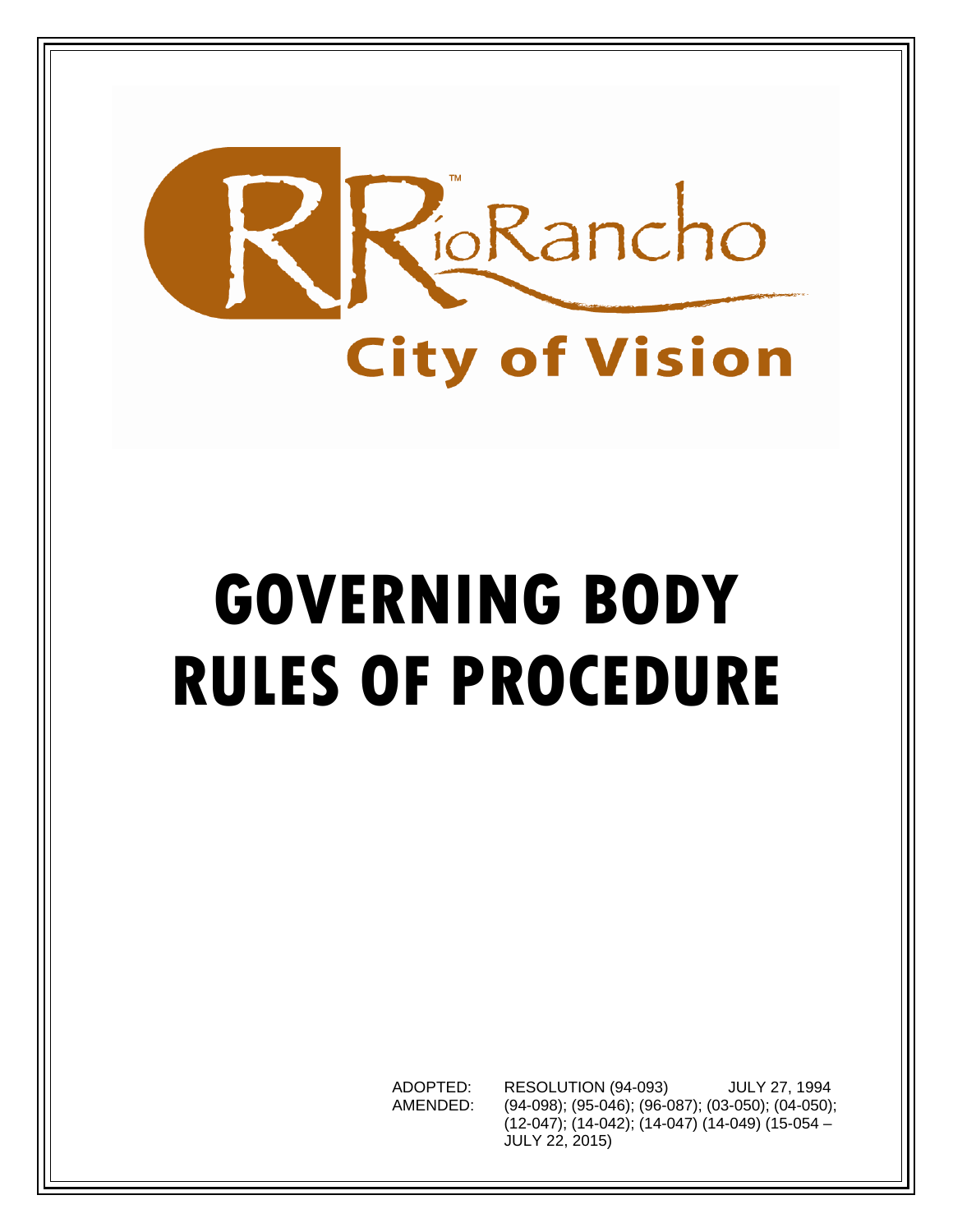# **TABLE OF CONTENTS**

#### **[ARTICLE I](#page-2-0) GENERAL PROVISIONS**

| 1.1 | Meetings                        |  |
|-----|---------------------------------|--|
| 12  | Attendance                      |  |
| 1.3 | Duties of the Presiding Officer |  |
| 14  | Adopted Rules                   |  |

#### **ARTICLE II PROCEDURES**

| 2.1  |                          |                |
|------|--------------------------|----------------|
| 2.2  |                          |                |
| 2.3  | <b>Order of Business</b> |                |
| 2.4  |                          |                |
| 2.5  |                          |                |
| 2.6  |                          |                |
| 2.7  |                          |                |
| 2.8  |                          |                |
| 2.9  |                          | 8 <sup>8</sup> |
| 2.10 |                          |                |
| 2.11 |                          |                |
| 2.12 |                          | -9             |
|      |                          |                |

#### **ARTICLE III RULES OF ORDER**

| $\cdot$ 3.1 | Rules of Debate                  |  |
|-------------|----------------------------------|--|
| .3.2        | Rules of Voting                  |  |
| 33          | Decorum                          |  |
| 3.4         | <b>Public Hearing Procedures</b> |  |

#### **ARTICLE IV GENERAL PROCEDURES**

| <b>41</b> | <b>Councilors Responsibilities</b> |  |
|-----------|------------------------------------|--|
|           | 4.2 Supplemental Legal Opinions    |  |
|           | 4.3 Special Committees             |  |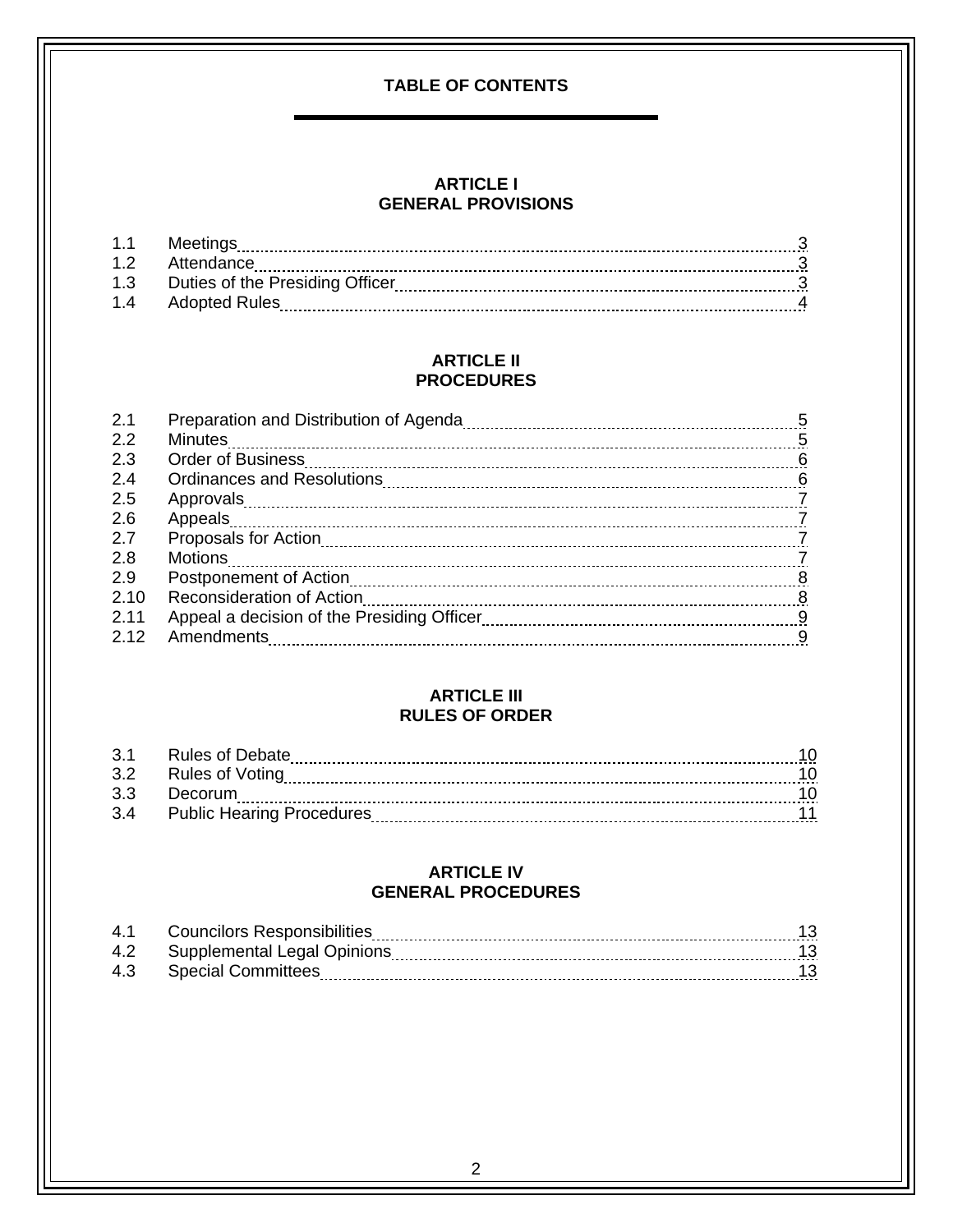#### **ARTICLE I GENERAL PROVISIONS**

- <span id="page-2-0"></span>1.1 Meetings
	- A. Meetings of the Governing Body shall be held in accordance with Section 2-2-6 R.O. 1987, and in compliance with the Open Meetings Act, NMSA, 1978, §10-15- 1 et. seq.
	- B. All binding actions of the Governing Body shall be taken at regular meetings, special meetings, or emergency meetings
	- C. The Governing Body may recess and reconvene a meeting to a subsequent date provided that prior to recessing, the presiding officer specifies the date, time and place for continuation, and immediately posts notice of the date time and place for the reconvened meeting on or near the door of the Council Chambers and in the lobby of City Hall. Only matters appearing on the agenda of the original meeting may be discussed at the reconvened meeting.
	- D. Notice of all meetings shall be in accordance with the City Open Meetings Resolution.
	- E. Work Sessions.
		- 1. Work sessions may be held for the purpose of examining issues, but no official action may be taken.
		- 2. Non-mandatory work sessions held in accordance with Section 2-2-6 (R.O. 1987) will be held for the purpose of formulating policy issues.
			- a. Nonmandatory work sessions are limited to two hours.
			- b. Public input will be allowed only at the discretion of the presiding officer.

# **[03-050]**

#### 1.2 Attendance

- A. Members of the Governing Body are expected to attend all scheduled meetings and shall make every effort to attend all special meetings.
- B. In accordance with the Open Meetings Act, NMSA 1978, §10-15-1C, members of the Governing Body may participate in meetings by telephone conference or other similar communications equipment when it is otherwise difficult or impossible to attend the meeting in person.

# **[15-054]**

# 1.3 Duties of the Presiding Officer

- A. The mayor shall possess the powers and perform the following duties:
	- 1. Preserve order and decorum and have general direction of the Council Chambers.
	- 2. Announce the business before the body in the order in which it is to be acted upon.
	- 3. Recognize the speakers entitled to the floor and guide and direct the proceedings of the body.
	- 4. Call for public input on agenda items.
	- 5. Decide all points of order, subject to appeal, unless he prefers to submit the question to the decision of the Governing Body.
	- 6. Put to vote all questions which are regularly moved or otherwise arise in the course of the proceedings.
- B. In the absence of the mayor, upon his inability to act, or upon the request of the mayor, the deputy mayor shall preside and shall have all the powers and authority of the mayor.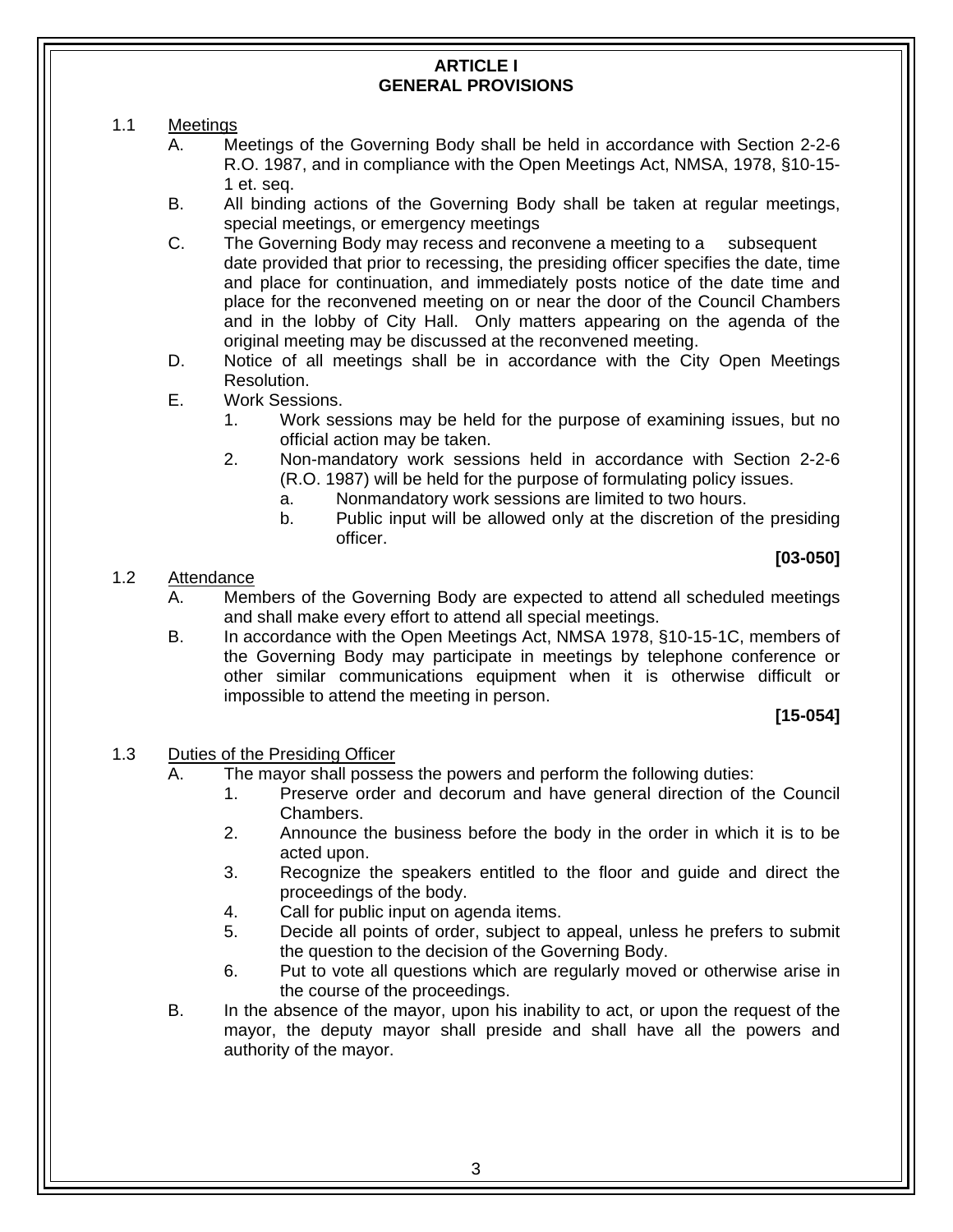# <span id="page-3-0"></span>1.4 Adopted Rules

- A. Any matter not covered by these rules shall be governed by decision of the presiding officer, applying Robert's Rules of Order, Newly Revised Edition.
- B. Amendment of Rules. These rules or any part thereof may be amended, repealed, altered or rescinded by a vote of a majority of the Governing Body, after notice of intended proposal. Such notice shall be presented by resolution at a regular meeting of the Governing Body.
- C. Suspension of Rules. Except for charter, statutory, or ordinance provisions, these rules, or any part thereof, may be temporarily suspended by a majority vote of councilors present. When the suspension of a rule is requested, and no objection is offered, the presiding officer shall announce the rule suspended, and the Governing Body may proceed accordingly.
- D. Violation of Rules. Violation of these rules does not invalidate action of the Governing Body.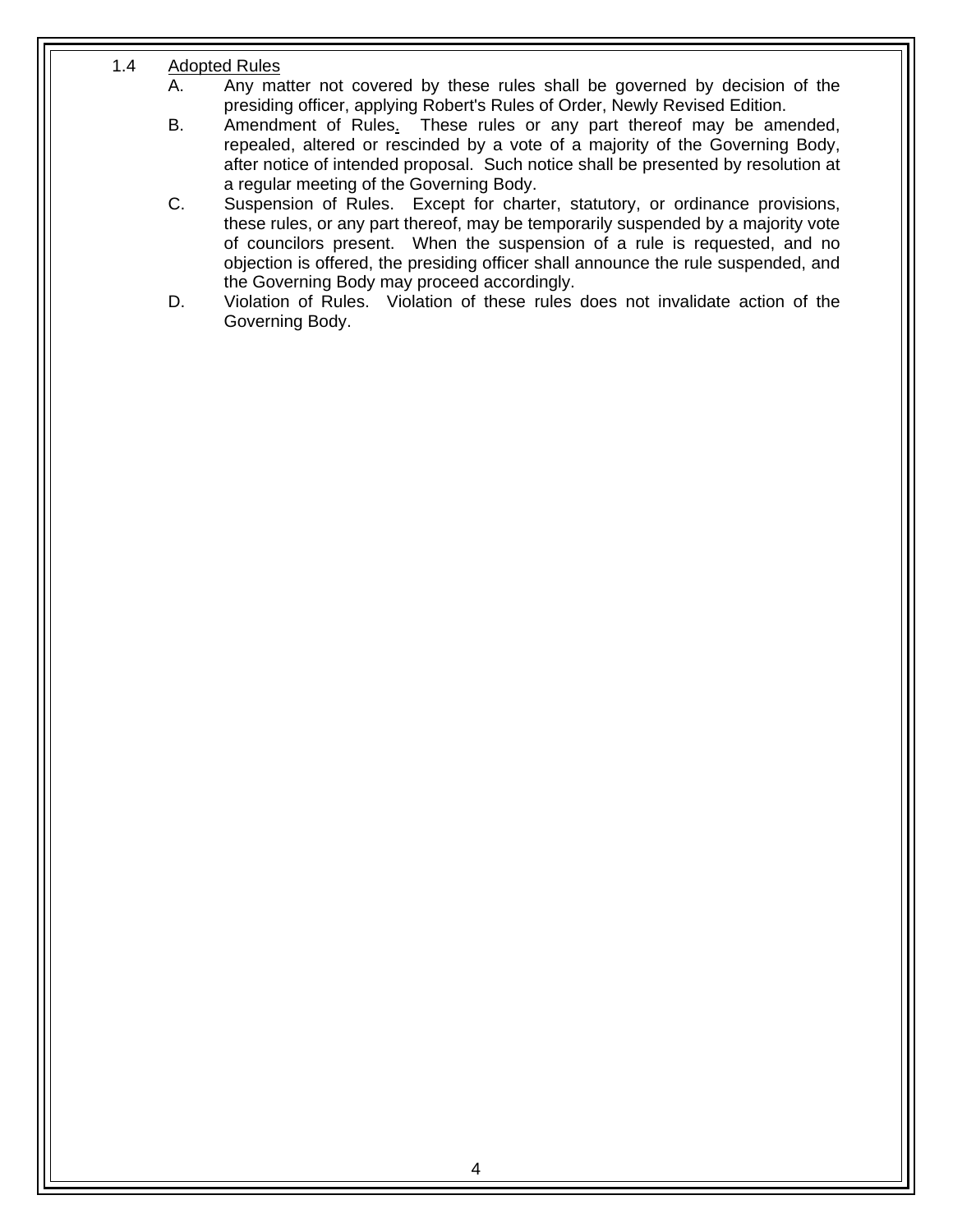# **ARTICLE II**  *PROCEDURES*

- <span id="page-4-0"></span>2.1 Preparation and Distribution of Agendas
	- A. The City Clerk, through the city Manager shall prepare the agenda for all Governing Body meetings.
		- 1. The city Manager may place matters on the consent calendar which are routine or ministerial in nature.
		- 2. The city clerk shall assure that scheduled public hearings have been duly advertised.
	- B. All material to be presented to the Governing Body shall be submitted to the city clerk not later than noon nine days prior to the meeting date.
	- C. An ordinance, resolution or communication is deemed introduced to the Governing Body when filed with the city clerk and issued a number.
	- D. The agenda, along with introductions and related material, shall be available to each member of the Governing Body at least seven days in advance of the meeting.
	- E. The agenda shall be posted in the Office of the City Clerk and in the lobby of City Hall at least 72 hours in advance of any meeting.

**[96-087]** 

- F. Agenda items for nonmandatory work sessions held in accordance with Section 2-2-6 (R.O. 1987) may be submitted to the City Clerk by the Mayor, City Councilors, or the City Manager.
	- 1. Agenda items for nonmandatory work sessions will be placed on the agenda in the order in which they are received by the City Clerk.
	- 2. No more than three items will be placed on any nonmandatory work session agenda.
- G. When adjournment closes the nonmandatory work session with business pending, the pending business at the time of adjournment will be taken up as the first item on the agenda of the next scheduled work session.

- 2.2 Minutes
	- A. Minutes shall include at a minimum the date, time and place of the meeting, the names of members in attendance and those absent, the substance of the proposals considered and a record of any decisions and votes taken that show how each member voted.
	- B. Verbatim transcription of entire Governing Body proceedings will be prepared only upon the unanimous consent of the Governing Body.
	- C. Approval of the minutes shall be placed on the consent calendar. Unless a reading of the minutes is requested by a member, the minutes of previous meetings may be corrected and approved without reading.
	- D. Previously approved minutes may be corrected whenever an error is noticed, although the time to reconsider the vote has elapsed in accordance with Article II, Section 10 of these rules.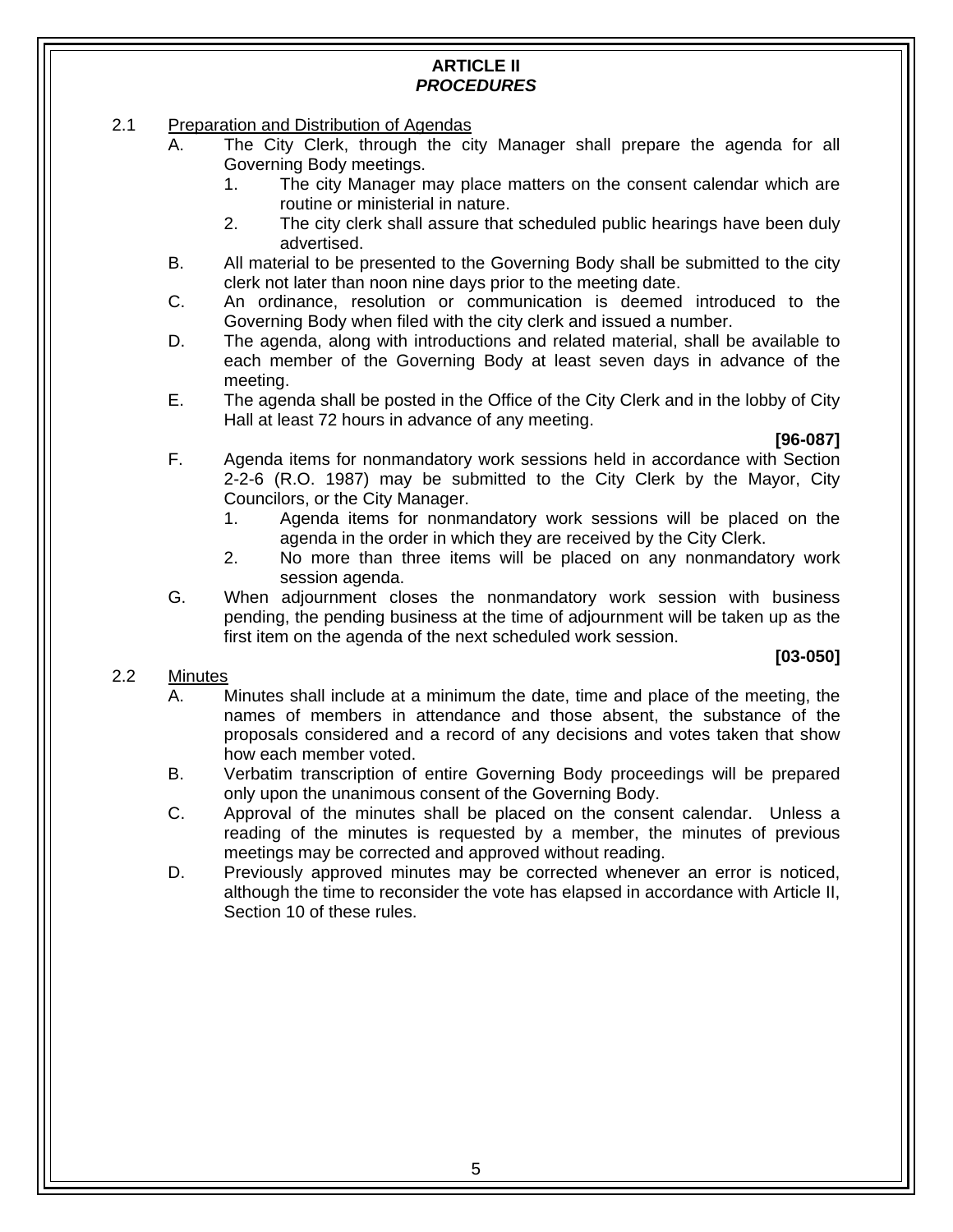# <span id="page-5-0"></span>2.3 Order of Business

- A. The order of business of the Governing Body shall be conducted in the following order; provided, however that the presiding officer may, during a meeting, rearrange items on the agenda to conduct the business before the Governing Body more efficiently:
	- Call to order and Pledge of Allegiance
	- Proclamations and Awards of Merit
	- Public Forum
	- Comments by City Councilors
	- Consent Calendar. The consent calendar is approved by a single motion. Any member of the Governing Body may request an item to be withdrawn from the consent calendar without discussion or vote.
	- Boards and Commissions
	- Public Hearings
	- Second Reading of Ordinances
	- First Reading of Ordinances
	- Discussion and Deliberation
	- City Manager
	- Comments by City Councilors
	- Adjournment
- B. The order of business for work sessions shall be conducted in the following order:
	- Call to Order and Pledge of Allegiance **Discussion**
	- Adjournment

# **[03-050] [12-47] [14-049]**

# 2.4 Ordinances and Resolutions

- A. Ordinances. An ordinance ranks highest in authority of all actions of the Governing Body. If duly enacted, an ordinance has the force of law within the municipality and may be enforced in municipal court.
	- 1. Ordinances shall be adopted in accordance with Section 2-2-4 of the City Code.
	- 2. An ordinance is open to amendment on first reading or upon second reading, provided the amendment does not constitute substantive change. Amendments shall be in accordance with Article II, Section 12 of these rules.
	- 3. Substantive amendments offered at second reading shall require adoption of the ordinance to be postponed to a subsequent meeting.
- B. Resolutions. A resolution is an internal legislative act which is a formal statement of policy concerning matters of special or temporary character.
	- 1. Governing body action shall be taken by resolution when required by law and in those instances where a formal expression of policy is desired.
	- 2. Resolutions shall be adopted in accordance with Section 2-2-5 of the City Code and shall remain in effect until rescinded or replaced by a subsequent resolution on the same subject.
	- 3. Resolutions are open to amendment provided such amendment does not constitute a substantive change. Amendments shall be in accordance with Article II, Section 12 of these rules.
	- 4. Substantive amendments offered to resolutions may require the resolution to be postponed to a subsequent meeting.
- C. Withdrawal of Ordinances and Resolutions
	- An ordinance or resolution which has been introduced is in the possession of the Governing Body and may be withdrawn only with the consent of the Governing Body.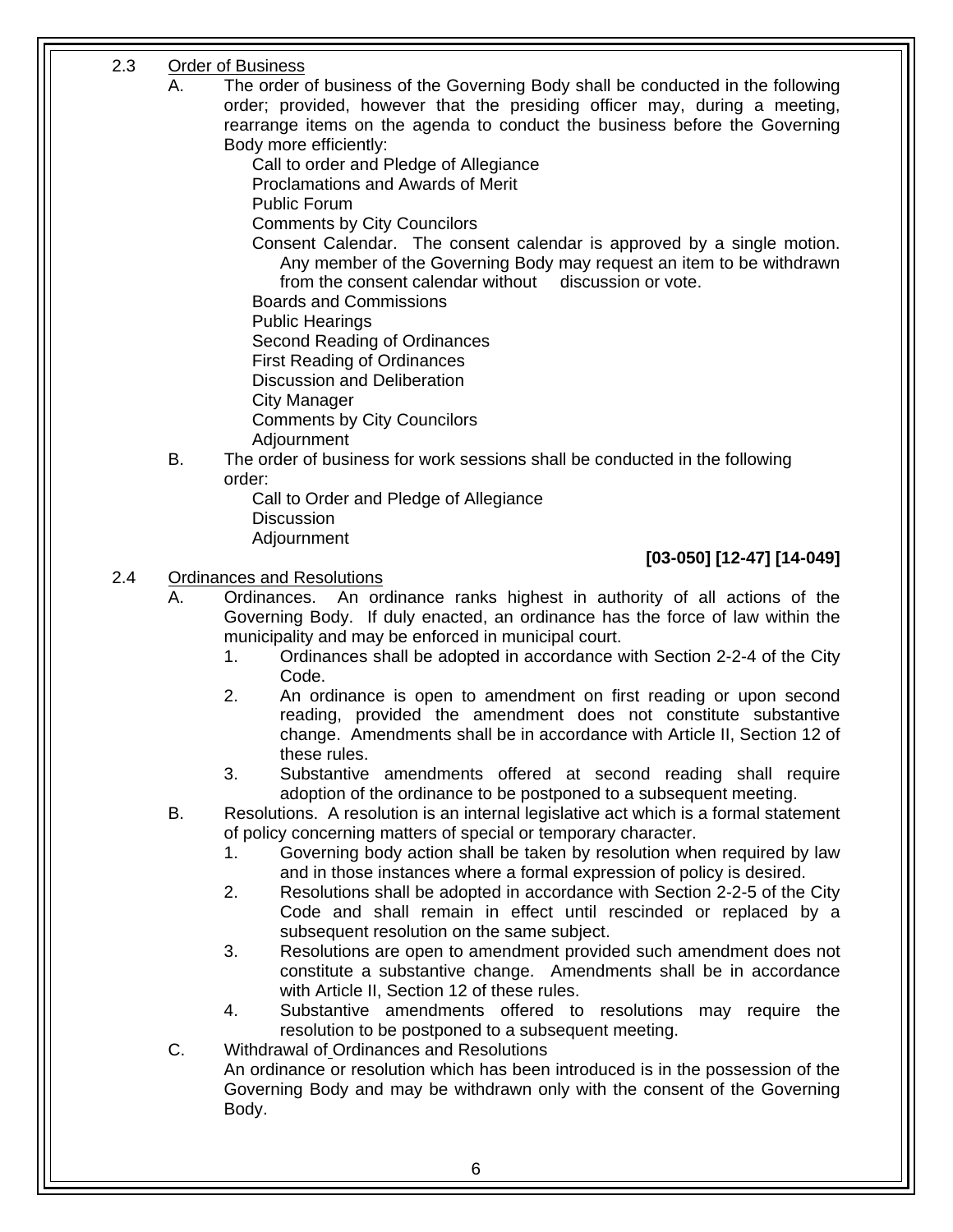<span id="page-6-0"></span> relevant to the title and subject of the original measure. Introduction of substitute D. Substitutes for Ordinances and Resolutions A councilor may recommend that every clause in an ordinance or resolution be changed and that entirely new matter be substituted, so long as the new matter is ordinances or resolutions shall be in accordance with Article IV Section 1.2. of these rules.

# 2.5 Approvals

- A. Approvals are the class of action in which the Governing Body shall make the final determination upon the recommendation of the mayor or the city Manager. Those items requiring approval by the Governing Body shall include, but not be limited to:
	- 1. Mayor's communications recommending appointments to boards and commissions;
	- 2. City Manager communications recommending approval of contracts, administrative or departmental requests.
- B. Approvals which have been introduced may be withdrawn upon an affirmative vote of the governing body.

# 2.6 Appeals

Appeals to the Governing Body are the class of action mandated by the charter, statutory or ordinances provisions.

# 2.7 Proposals for Action

- determination as a definite proposition in the form it is desired that the action be A. Proposals for action shall be presented to the Governing Body for its taken or question resolved.
- B. Proposals for action shall be in the format adopted by the city administration.

# 2.8 Motions

- A. Presentation of Motions
	- 1. Main Motion. A main motion presents an ordinance, resolution, or other proposition for the passage, adoption, approval, or rejection. The question is usually stated in the positive form, "to pass", "to adopt", "to approve" "to confirm", to concur.
	- 2. A main motion must be seconded before debate can take place and only one main motion may be on the floor at a time. A councilor may give brief explanatory comments before stating the motion, but must refrain from debate until the motion has been seconded. In the absence of a second, the motion fails. Main motions are debatable, amendable, and can be reconsidered after adoption.
	- 3. Motions become the official recorded statement of an action taken by the Governing Body. A motion should therefore be worded in a concise, unambiguous, and complete form appropriate to such a purpose.
	- 4. A motion should not be offered if its only effect is to propose that the body refrain from doing something since the same result can be accomplished by no motion at all.
- B. Withdrawal and Modification of Motions. Until a motion is seconded and stated, the mover may withdraw or modify the motion without consent. When a motion is seconded, and stated, it is in the possession of the Governing Body and can, therefore be withdrawn or modified only by consent of the body.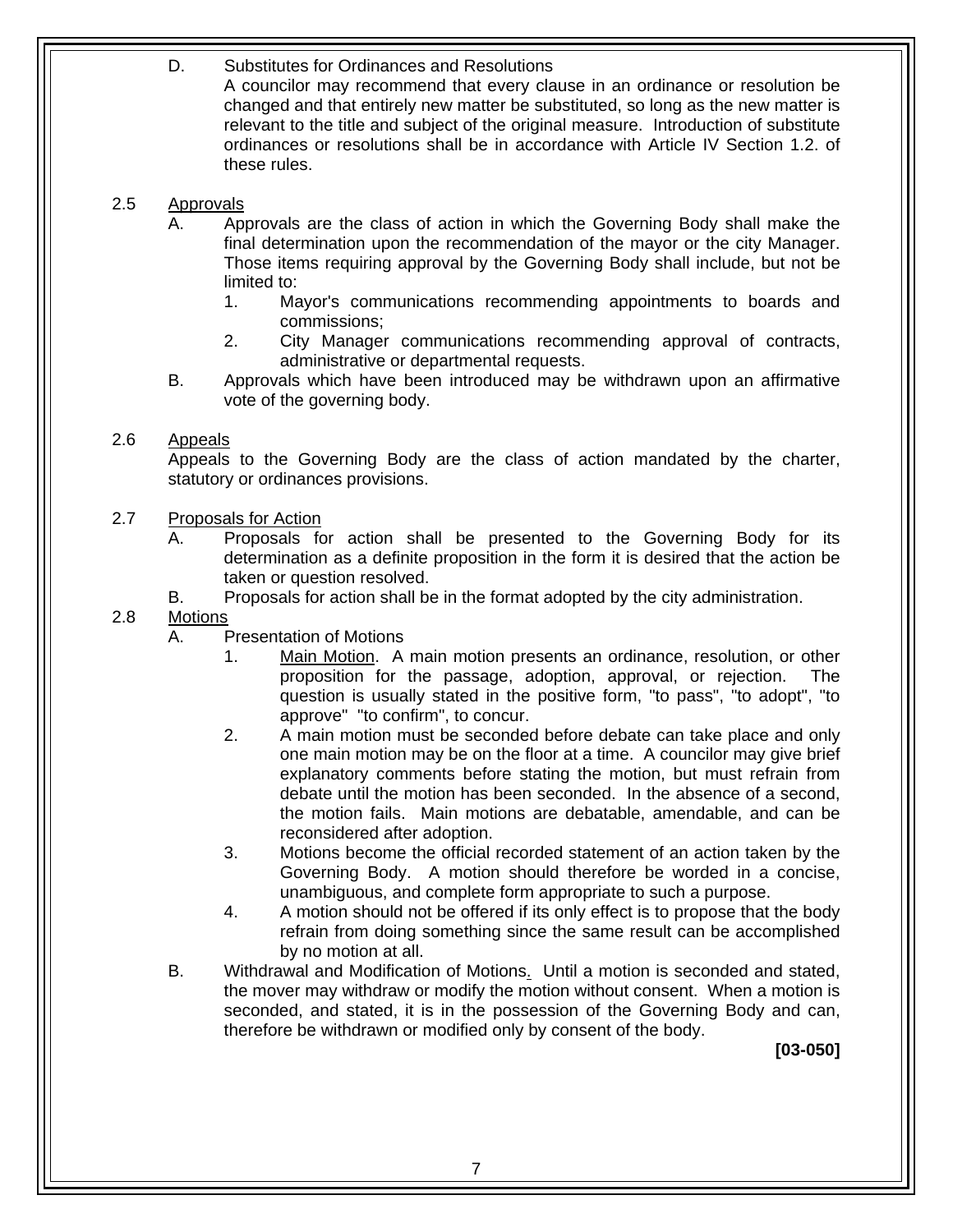# <span id="page-7-0"></span>2.9 Postponement of Action

- A. Postponement (to a definite time). The motion to postpone defers action on a pending question to some definite, day, or meeting. When a question has been postponed to a certain time, it becomes an order of the day for that time. When the time to which a question has been postponed arrives and the question is taken up, it can be postponed again if the additional delay will not interfere with the proper handling of the postponed question. The motion to postpone is debatable, amendable, and may be reconsidered.
- B. To Table. (postpone temporarily) Any measure before the Governing Body may be tabled temporarily at the same meeting. Items must be removed from the table and acted upon prior to adjournment. The motion to table is not debatable. not amendable, and cannot be reconsidered.
- C. To Remove from the Table. (Resume Consideration) The purpose is to bring before the Governing Body for action a question that has previously been laid on the table. The motion to remove from the table is not debatable, not amendable and cannot be reconsidered.

# 2.10 Reconsideration of Action.

The purpose is to permit the Governing Body to reconsider a vote on previous action. The reconsideration of a negative vote on final action is as proper as reconsideration of a favorable vote.

A. Right of Reconsideration

The motion to reconsider may be made at the same meeting or a subsequent meeting. However, certain rules apply as appropriate under the circumstances.

- 1. The motion must be made by a member who voted on the prevailing side.
- 2. The motion to reconsider is inappropriate after the action taken has gone into effect or after it is too late for any reason, to reverse the action taken.
- 3. The determination of reconsideration is dependent on the passage or failure of the motion for reconsideration.
- 4. Should the motion for reconsideration pass, the item is immediately before the Governing Body to be acted upon or scheduled for hearing at a subsequent meeting.
- 5. Should the motion for reconsideration fail, the item remains as adopted.
- either orally or in writing. 6. Either the motion to reconsider or notice of intent to reconsider must be made not later than the next regular meeting. A member of the Governing Body may indicate notice of intent to propose reconsideration
- B. Effect of Reconsideration.

The effect of making the motion to reconsider, or of giving notice of the motion, is to suspend all action on the subject of the motion until the reconsideration is acted upon.

- C. Reconsideration at a subsequent meeting.
	- 1. When notice is required for a question, the Governing Body shall comply with all rules requiring public notice.
	- 2. If reconsideration will be taken up at a subsequent meeting, notice of intent will be placed on the agenda. The determination of reconsideration is dependent on the passage or failure of the motion for reconsideration.

# D. Debate of Motion.

Debate on the motion to reconsider will be limited to the merits of the reconsideration and not the merits of the question to be reconsidered.

# E. Vote.

The passage of the motion to reconsider requires a majority vote, even if the measure to be reconsidered requires a two-thirds vote.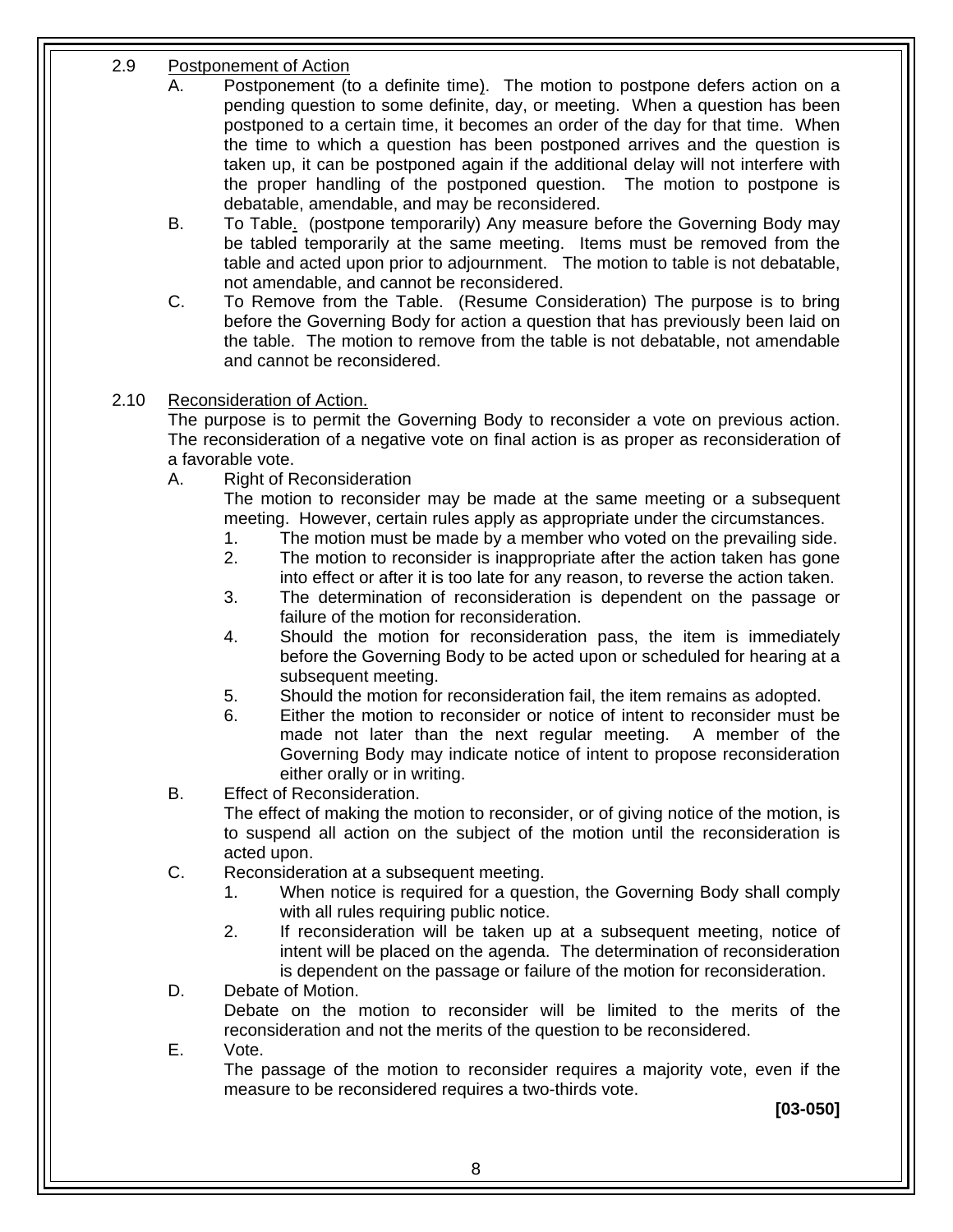- <span id="page-8-0"></span>2.11 Appeal a decision of the presiding officer. An appeal must be made promptly before any debate or other business has intervened. When an appeal is taken, the presiding officer should clearly state the decision being appealed and may state his reasons for his decision. If there is no debate, or when debate is concluded, the presiding officer may put the question to the Governing Body. A majority vote of those present sustains a decision of the presiding officer.
- 2.12 Amendments
	- A. Every amendment proposed must be relevant to the subject of the proposition.
	- B. A proposed amendment takes precedence over the original motion out of which it arises and must be voted upon before the original motion.
	- C. After an amendment is adopted, the question as amended must be put to a vote.
	- D. Rejection of an amendment leaves the pending question worded as it was before the amendment was offered.
	- E. Form of amendments
		- 1. Amendments should be offered in a concise, unambiguous and in a complete form of a motion.
		- 2. In form, amendments may be divided into the following types:
			- a. To add (that is to place at the end
			- b. To insert
			- c. To strike out
			- d. To strike out and insert
	- F. Decision on amendments
		- 1. An amendment, once adopted, may not thereafter at the same meeting be changed or modified, except upon reconsideration of the vote by which it was adopted.
		- 2. When a proposed amendment has been defeated, the same amendment may not be proposed again without first reconsidering the vote by which the amendment lost.
	- G. The presiding officer may require amendments to be submitted in writing.
	- H. Withdrawing Amendments and Accepting Modification
		- 1. Amendments may be withdrawn before being seconded and stated by the presiding officer. After it is seconded and stated it is in the possession of the Governing Body and be withdrawn only with the consent of the Governing Body.
		- 2. A member may modify an amendment before it is seconded and stated by the presiding officer. After it is seconded and stated, it is in the possession of the Governing Body and can be modified only with the consent of the body. The presiding officer may put the question of modification without waiting for a motion, if there is no objection.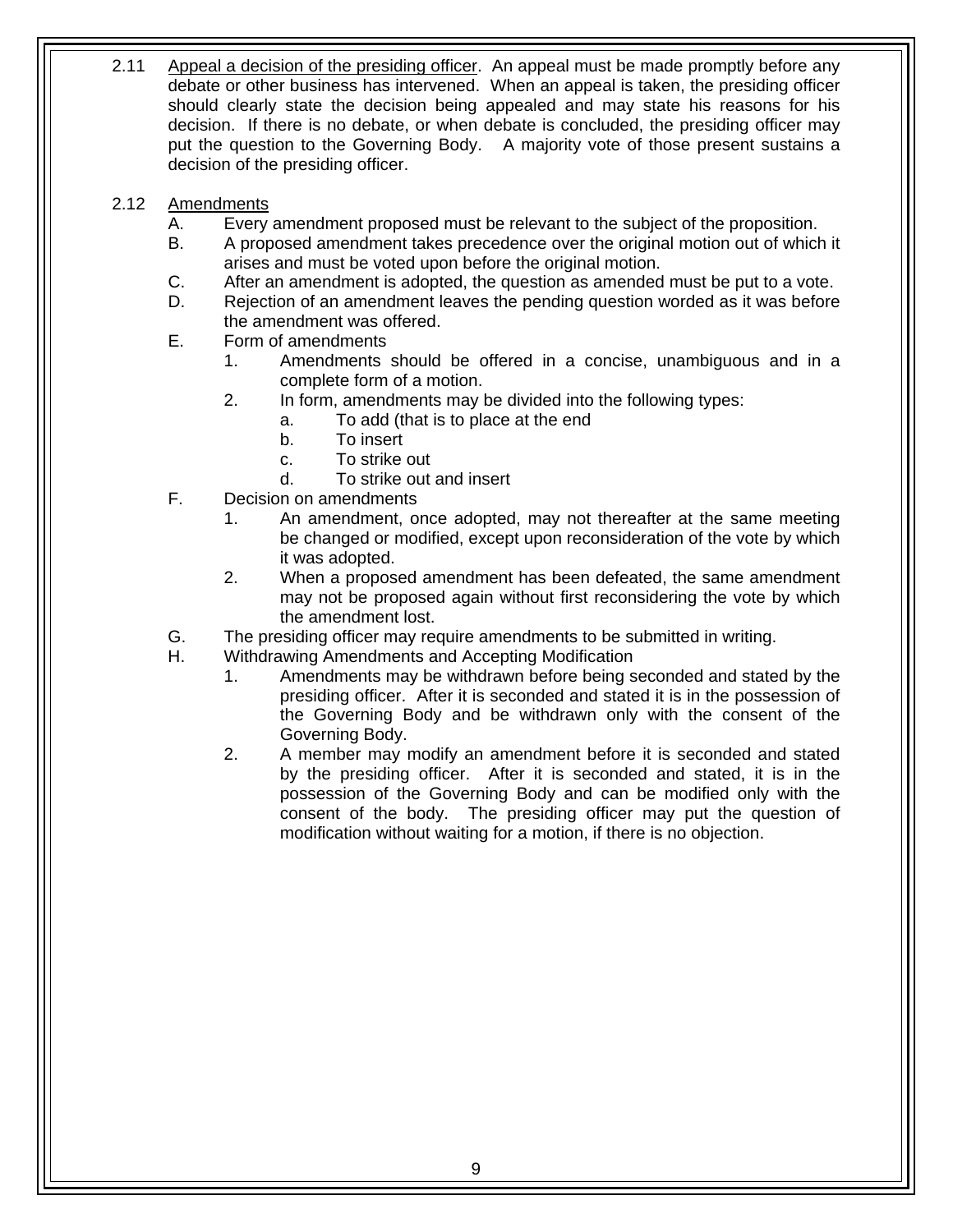# **ARTICLE III**  *RULES OF ORDER*

- <span id="page-9-0"></span>3.1 Rules of Debate. Debate is the essential feature of a legislative body. It is the means by which the opinions of members are exchanged, questions deliberated and conclusions reached on the business before the body.
	- A. To permit debate:
		- must have been recognized as entitled to speak. 1. There must be a debatable question before the body, and one member
		- 2. All debate must be addressed to the presiding officer, and not to the members.
		- 3. Debate must be confined to the question before the body.
	- B. Time Limits. The presiding officer may set time limits in debate.
	- member objects, the presiding officer shall ask if there is a second to the motion. C. Call the Question (Previous Question). Debate may be closed immediately by calling the question. The motion for the call for the question may motivate unanimous consent to ending debate. Before such a motion has been seconded, the chair may ask if there is any objection to closing debate. If there is no objection, the presiding officer shall immediately call the question. If one If there is a second to the call, he must immediately take a vote on whether to order the call for the question. The call for the question requires a majority vote before the vote on the question to which applied. The call for the questions is neither amendable nor debatable and can be reconsidered.
- 3.2 Rules of Voting
	- A. Each councilor in attendance must vote for or against all measures before the Governing Body, unless there is a conflict of interest, for which abstention is recognized. Such conflict of interest disclosure shall be recorded in the minutes.
	- B. A member shall not explain his vote during voting, which would be the same as debate at such a time.

#### **[94-098]**

- C. Except for procedural matters, voting shall be by roll call and each councilor's vote shall be recorded in the minutes. Roll call votes shall be at random. Actions declared as procedural by the presiding officer may be decided by a show of hands.
- D. No member of the Governing Body shall participate in the discussion, debate, deliberation or vote, or otherwise take part in the decision-making process on any agenda item before the Governing Body in which the member has a conflict of interest. Further, in order to avoid the appearance of impropriety, any member determined to have a conflict of interest on any agenda item before the Governing Body shall leave the meeting room, except that if the matter is being considered at a public meeting, the Governing Body member may remain in the area of the room occupied by the general public.

# **[04-050]**

# 3.3 Decorum

- A. Members must address all remarks through the presiding officer.
- B. Members of the Governing Body shall confine their remarks to the question under discussion or debate, avoiding personal references or attacks on fellow members, staff members or members of the public. No member of the Governing Body shall engage in private discourse or commit any other act tending to distract the attention of the Governing body from the business before it.
- C. A member who resorts to persistent irrelevance or persistent repetition may be directed to discontinue his speech by the presiding officer.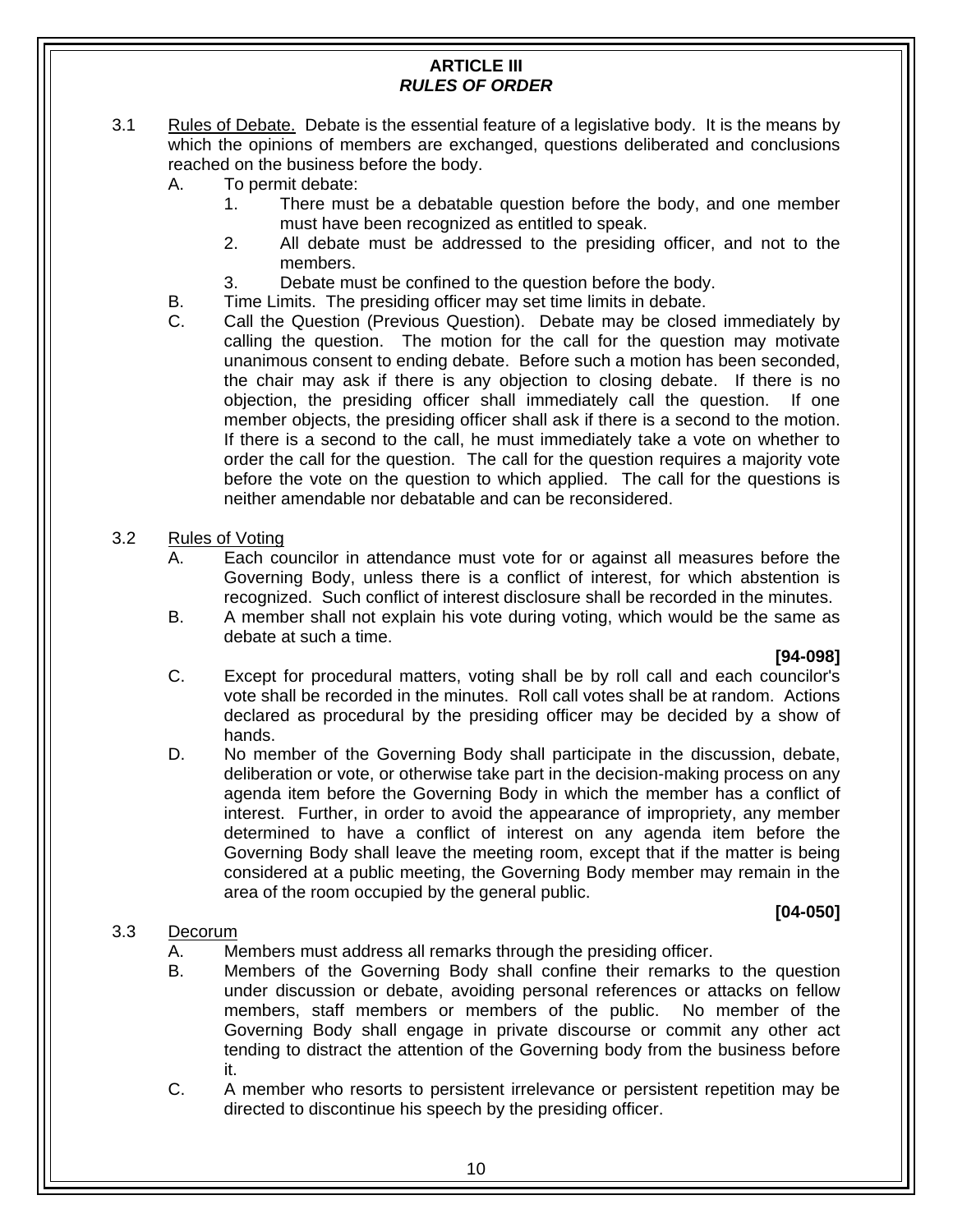- <span id="page-10-0"></span>The presiding officer may D. Point of Order. A councilor may call attention to the violation of the rules or a mistake in procedure by rising to a point of order. permit a full explanation before ruling on the claim and may submit the question to the Governing Body for decision by a majority vote. The presiding officer is not required to decide any point of order not directly presented in the proceedings of the body. Such an assertion does not require a second, is not debatable nor amendable and cannot be reconsidered.
- E. Question of Privilege. Questions of privilege do not relate to pending business, but have to do with special matters of immediate and overriding importance which, without debate, should be allowed to interrupt the consideration of anything else. The presiding officer makes a ruling as to whether it is admitted as a question of privilege and whether it requires consideration before the pending business is resumed.

# 3.4 Public Hearing Procedures

- A. Reasonable efforts shall be made to give notice of public hearings to all interested people. Notice of public hearings shall state the subject, the time and place of the public hearing, the manner in which interested people may express their views and where interested people may obtain copies of the material that is the subject of the hearing.
- B. A meeting of the Governing Body is called to order and business, if any, is considered until the public hearing comes on the agenda.
- C. At the beginning of the public hearing, the presiding officer shall require that all interested persons, who have an immediate, pecuniary or direct interest that will be substantially and specifically affected by the proceeding, and witnesses sponsored by such interested persons, wishing to address the Governing Body register with the City Clerk, giving their names and addresses, and whether they wish to speak as a proponent, opponent, or otherwise. Any person who fails to register shall not be permitted to speak until all those who signed in have spoken.
- other parties, city staff or the Governing Body. Objections to the proffered testimony of any person must be made at the time the testimony is offered. D. All interested persons offering testimony as parties to the proceeding and their witnesses will be sworn by the City Clerk and are subject to cross-examination by Because the Governing Body conducts de novo hearings, an interested person does not have to appear before the Planning and Zoning Board to participate as a party in a land use proceeding. However, appeals of final decisions of the Planning and Zoning Commission can only be brought by an "aggrieved person" who appeared as an interested person before the Planning and Zoning Board. An aggrieved person is a person who has a direct personal or pecuniary interest, or a property right, which is affected by the decision being appealed. The aggrieved party's interest must be an immediate and substantial consequence of the decision, and not merely nominal or remote.
- E. The presiding officer may change the order of speakers so that testimony is heard in the most logical groupings, e.g., proponents, opponents, adjacent owners, vested interests, etc.
- F. The presiding officer will introduce the item, open the public hearing and call upon the staff to submit its report into evidence and request the proponent to describe the matter under consideration.
- G. Interested persons shall have the opportunity to submit data, views or arguments orally or in writing. All written material must be marked as exhibits, submitted to the Clerk, and placed into evidence as part of the administrative record. Cross examination of a witness or interested persons, expressing their views although expressly permitted, may be limited in the discretion of the presiding officer.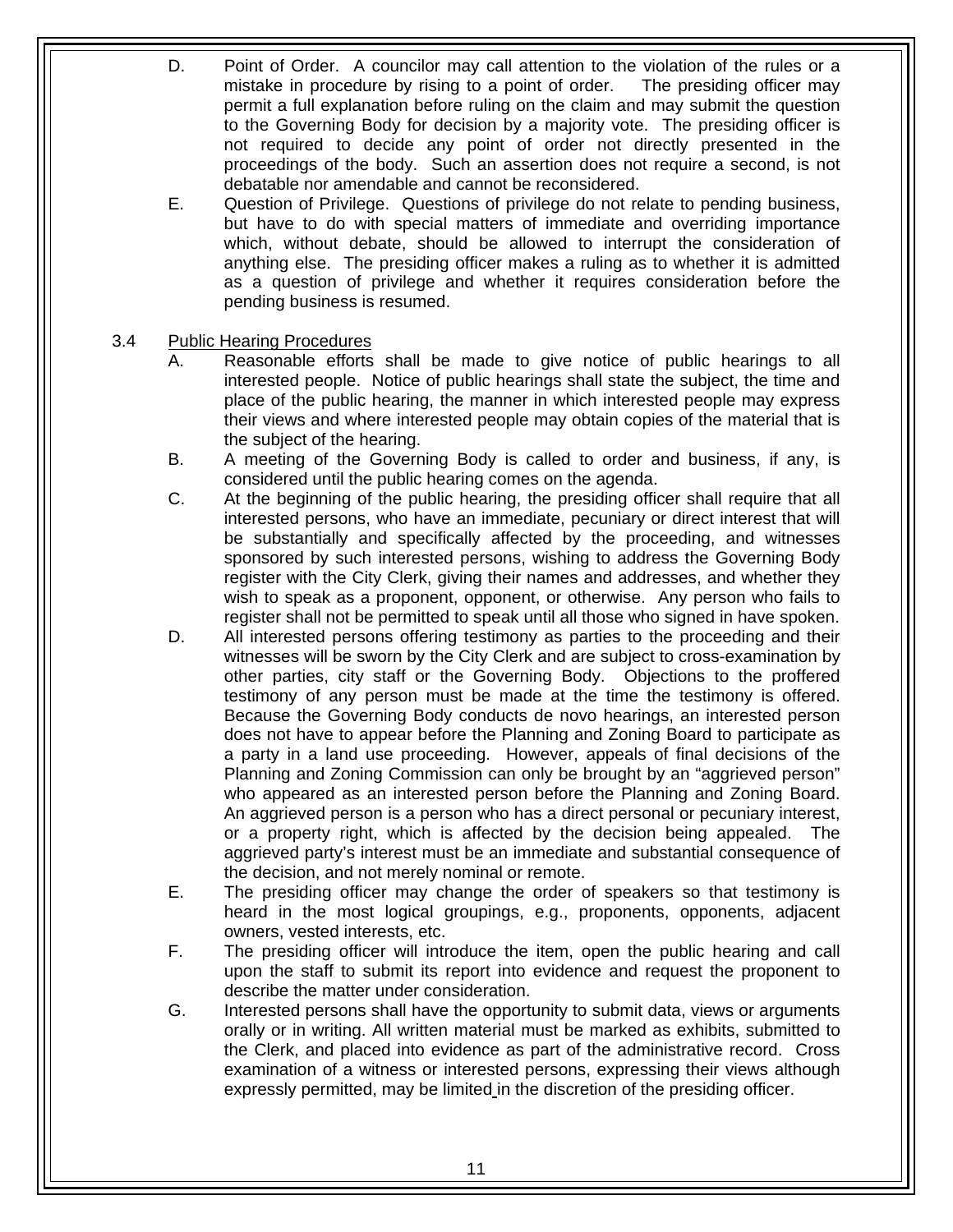- H. The presiding officer may establish reasonable speaker time limits and otherwise control presentations to avoid repetition or the introduction of incompetent evidence Additional time may be granted if appropriate and necessary to secure a full and fair presentation of either factual or opinion testimony or of legal argument.
- I. After the proponents and opponents have had an opportunity to be heard, the presiding officer will call for rebuttal. A proponent or opponent speaking in rebuttal shall not introduce new material.
- J. After the Governing Body has heard all the evidence, the presiding officer closes the public hearing and entertains a motion. Following the motion and its second, discussion occurs among the body. Comments from the general public on legal or policy matters raised by the proceeding may be received after the close of the public hearing, but will not be considered as evidence or as part of the record by the Governing Body. The presiding officer calls the question and requests identification and adoption of proposed facts and conclusions of law that support the Governing Body's decision to be issued in a written order.
- K. The Governing Body shall promptly prepare a written decision that includes an order granting or denying relief and a statement of the factual and legal basis for the order; shall file the order with the City Clerk; and shall serve a copy of the written decision and the requirements for filing an appeal on all persons who appeared as interested persons in the proceeding and every person who has filed a written request for notice of the final decision in that particular proceeding.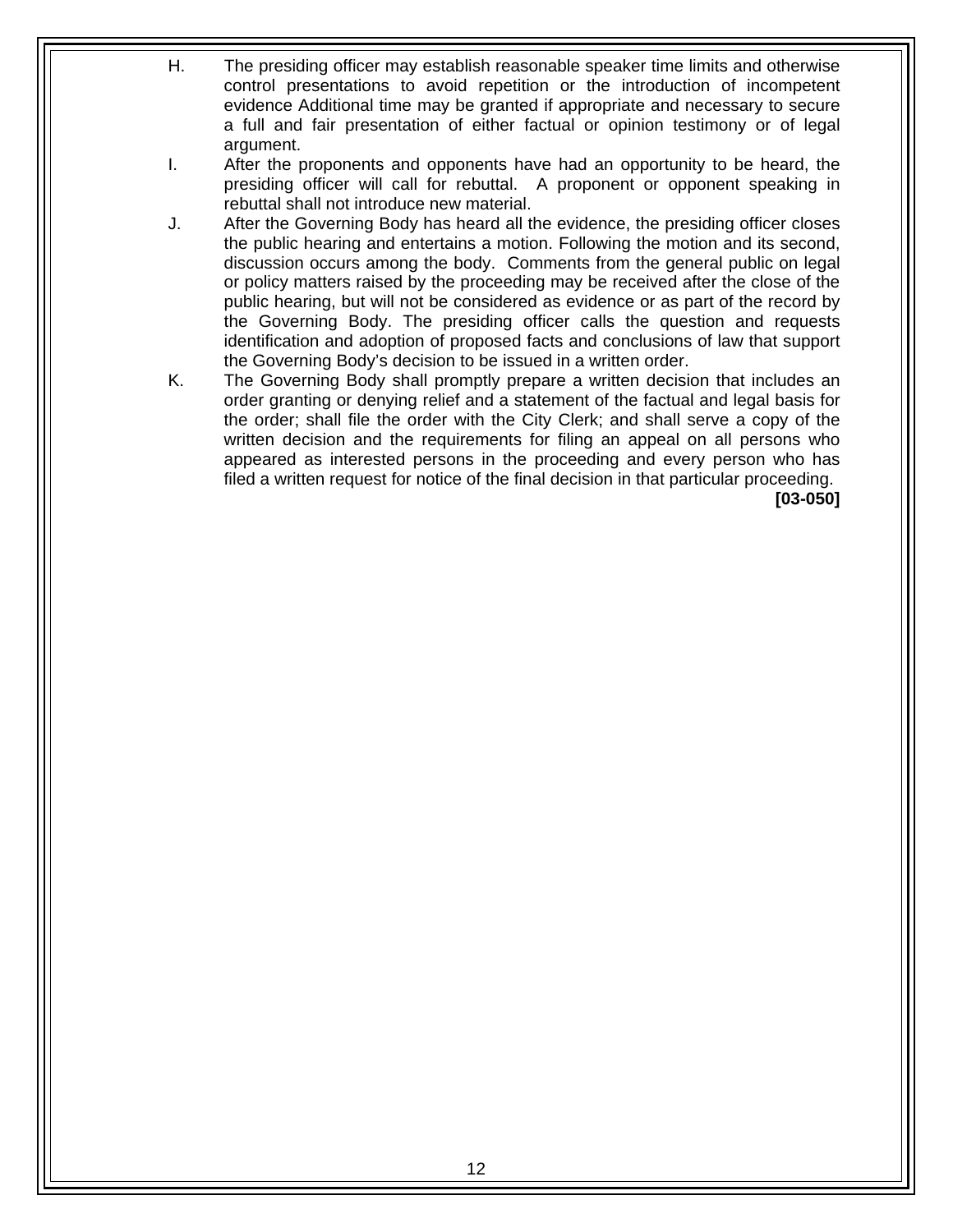# **ARTICLE IV**  *GENERAL PROCEDURES*

- <span id="page-12-0"></span>4.1 Councilors Responsibilities
	- A. Initiation of Proposals for Action
		- 1. Requests for initiation of legislation shall be directed through the City Manager. As sponsor of legislation, it is the responsibility of the councilor to present the proposal to the Governing Body. City staff is available to assist in the preparation of the necessary documents.
		- 2. Substitute Legislation. A proposal for a substitute ordinance or resolution in accordance with Article II, Section 4.D. of these rules, shall be submitted through the mayor and made available to the members of the Governing Body at least twenty-four hours prior to the meeting at which the matter is to be discussed.
	- B. In addition to other duties, responsibilities and rights, the governing body shall:
		- 1. In all public statements, make clear that they speak only for themselves unless authorized by the Mayor or a majority of the Council to speak for the Governing body as a whole.
		- 2. Insure that the Mayor is informed, as soon as practical, of significant communications with outside entities, be they either directed to, or initiated by the Councilor.
		- 3. Refrain from negotiating contracts on behalf of the city, without authority from the City Manager. Only the City Manager or his designee, can negotiate a contract on behalf of the city.

#### [**94-093]**

- 4.2 Supplemental Legal Opinions
	- A. The mayor or any city councilor may request a supplemental legal opinion by making a written request and having the request placed on the agenda of the Governing Body.
	- B. The request for supplemental legal opinion shall identify the opinion from which the supplemental opinion is sought and the basis for disagreement with the opinion.
	- C. The Governing Body may, in its discretion approve or reject the request for supplemental legal opinion by a majority vote of its members.
	- D. If the Governing body approves the request for supplemental legal opinion, the lawyer or law firm selected will be by mutual consent of the member seeking the supplemental opinion and the remaining members of the Governing Body. The Governing Body will also approve payment of the costs of the supplemental legal opinion from City funds.
	- E. The Governing Body will approve no more than one supplemental legal opinion on any given subject. This provision does not prevent the mayor or any city councilor from retaining from his/her private funds, an attorney to render additional opinions on any matter whatsoever.
	- F. Any request for supplemental legal opinion which fails to obtain a majority vote in the affirmative shall not be reintroduced to the Governing Body for a period of six months, or the decision of a simple majority of the Governing Body.

**[95-046]** 

# 4.3 Special Committees

- A. Scope. A committee formed by approval of the Governing Body for fact-finding purposes regarding a specific, clearly defined issue.
- B. Purpose. The purpose of a Special Committee is to formulate recommendations and/or draft proposals on a specific issue to be presented to the Governing Body members.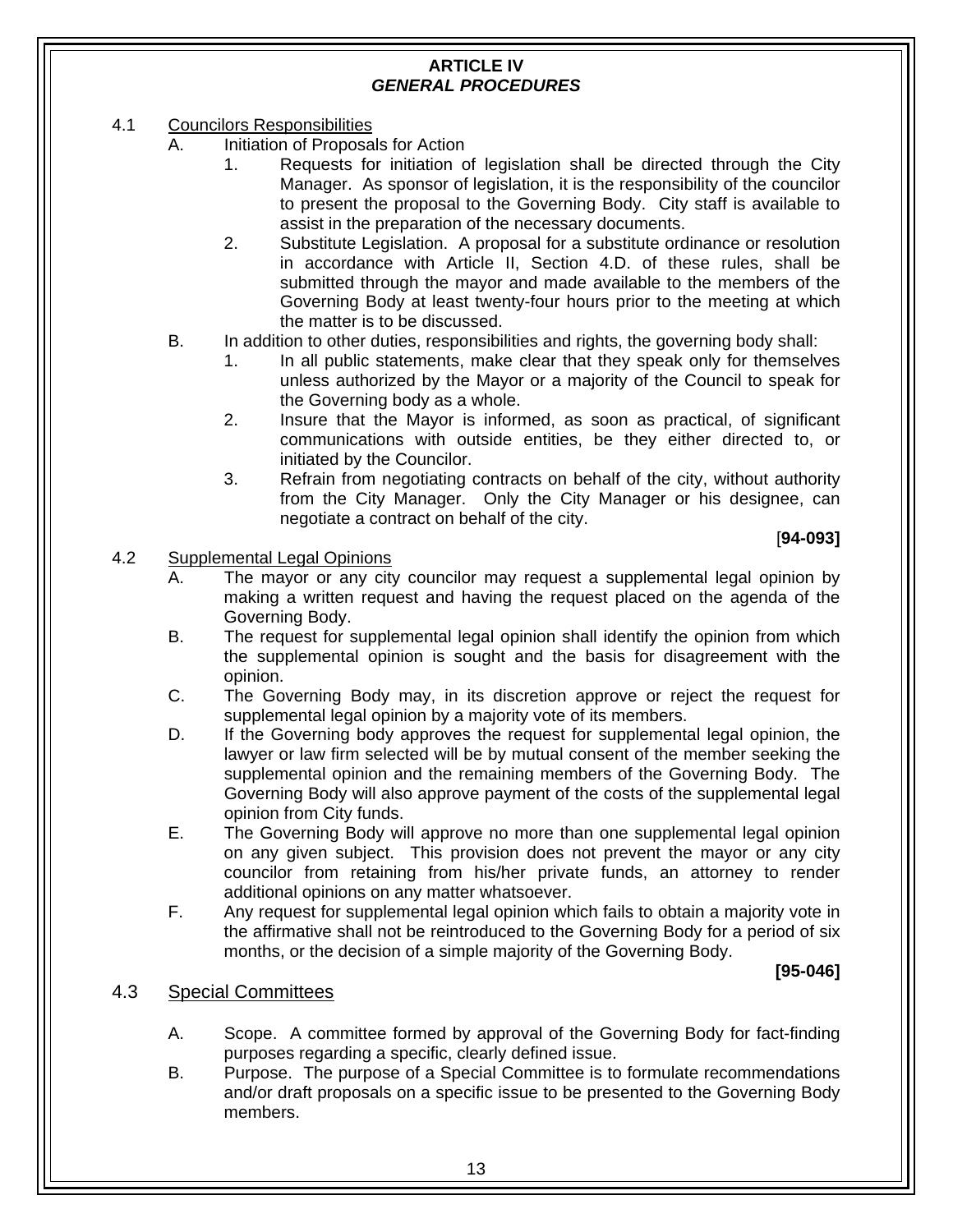- C. Rules
	- 1. The Committee shall not be comprised of more than three (3) members of the Governing Body and may include city staff and no more than two members of the public.
	- 2. The Committee members are strictly prohibited from discussing committee activity with members of the Governing Body who are not part of the Committee.
	- 3. The proposal for the creation of the Committee shall be made publicly at a regularly scheduled Governing Body meeting via a Resolution sponsored by a Governing Body member. The Resolution must specify Committee subject matter and final report date (three months from Committee creation approval). A Committee can only be established by majority vote of the Governing Body.

If the Resolution creating the Committee is approved by majority vote of the Governing Body, the Resolution sponsor is automatically designated to serve on the Committee. Immediately after the Resolution's passage the following shall occur at that Governing Body's regular meeting:

- a) A Governing Body member who wishes to participate on the Committee shall express their desire to do so;
- b) If more than two (2) Governing Body members other than the sponsor desire to participate on the Committee, they will be selected through a random process administered by the City Clerk in public;
- c) The City Manager shall publicly indicate which city staff member or members the City Manager is appointing to serve on the Committee, if any, and the City Manager shall have the sole responsibility and ability to appoint city staff to serve on the Committee;
- d) The City Manager shall publicly indicate which member(s) of the public the City Manager is appointing to serve on the Committee, if any, and the City Manager shall have the sole responsibility and ability to appoint a member(s) of the public to serve on the Committee;
- e) Once it has been publicly determined which Governing Body members have been designated to serve on the Committee and the City Manager has publicly stated which city staff, if any, and member(s) of the public, if any, the City Manager has appointed to serve on the Committee, the Committee membership must be confirmed by majority vote of the Governing Body.
- 4. Governing Body meeting agendas and associated items such as Resolutions are noticed/posted and made available to the public on the City's Web site a minimum of three (3) days prior to a Governing Body meeting. Any member of the public desiring to be appointed by the City Manager as a volunteer to serve on a Committee that is being proposed to be created must submit a request on a form provided by the City to the City Manager's Office by 5 p.m. the day before the Governing Body meeting where the Resolution creating a Committee is being considered. Only members of the public who submit a letter of interest by the required